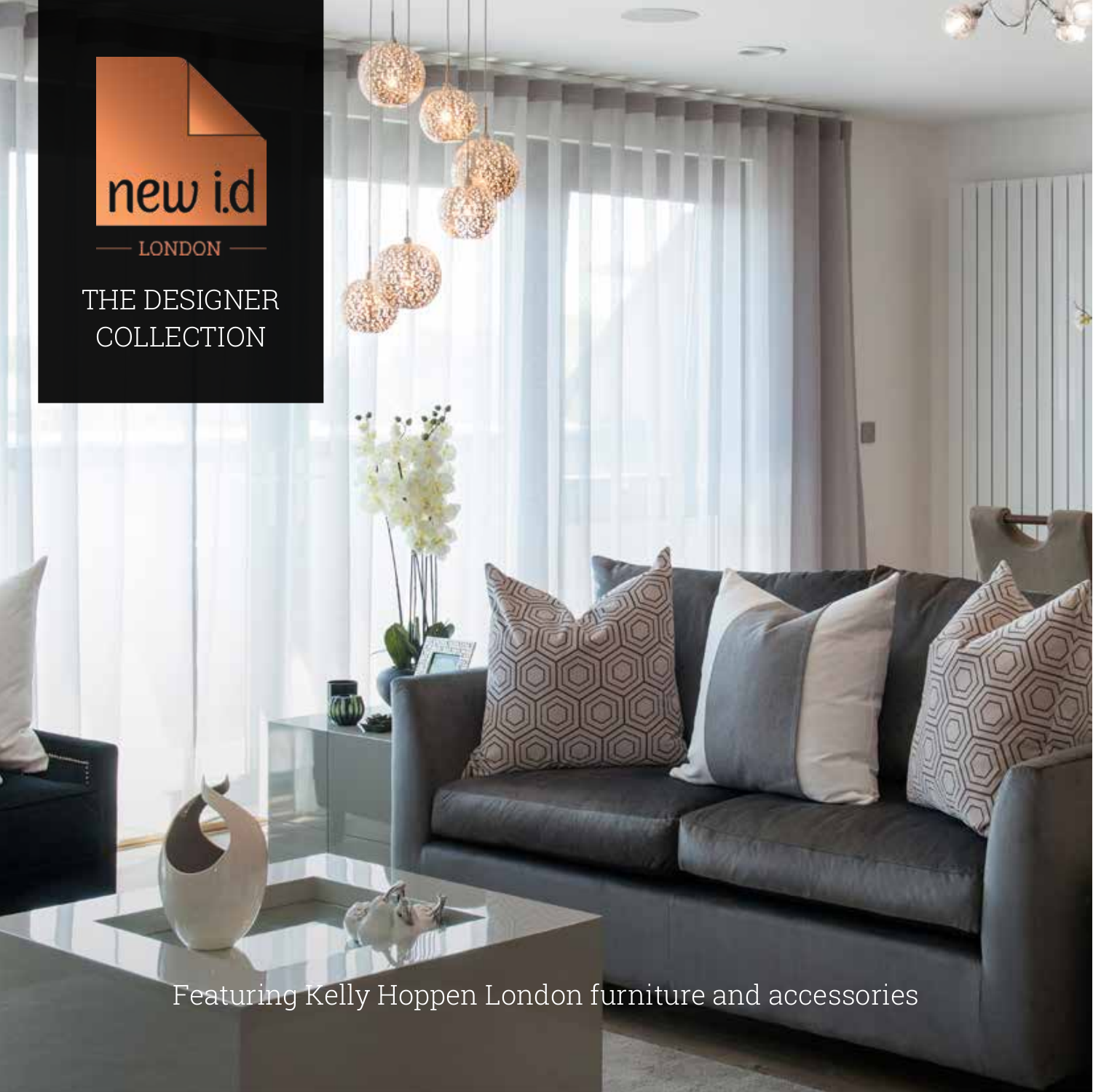*First impressions are everything. An appealing and beautiful show home is important, as first impressions mean a lot.*

KELLY HOPPEN NEW i.dENTITY MAGAZINE, 2013

### About

The Designer Collection from New i.d Interiors features selected furniture and accessories from the Kelly Hoppen London range. The collection comprises two packages, Indulgence and Opulence, that includes the design, delivery and installation of the furniture, soft furnishings and accessories. Every installation is project managed by one of New i.d's talented interior designers.



Kelly Hoppen is not only an exceptionally talented interior designer, but thanks to her numerous television appearances, including being a 'dragon' on BBC2's Dragon's Den, has become a household name. Being at the forefront of British interior design for almost 40 years, Kelly naturally recognises and appreciates the importance of quality interiors and the difference furnishings can make in an investment property or any living space.

CEO of New i.d Interiors, Daniel Caplan stated "We are excited and very proud that Kelly Hoppen London has allowed us to feature their furniture in our new Designer Collection. We have identified a gap in the market for a much higher quality one-stop furniture collection and are anticipating the new range to prove very successful, particularly in having such a strong brand association with Kelly Hoppen London."

Kelly's love for interior design began when she was just 16 years old and was asked to design a friend's kitchen. Since then, her career has gone from strength to strength, seeing her design interiors for many high-profile clients.

New i.d's association with Kelly Hoppen dates back to June 2013 when she shared her expertise and creative intuition on what makes a great show home interior in their in-house magazine.

"First impressions are everything. An appealing and beautiful show home is important, as first impressions mean a lot...," said Ms

Hoppen.

New i.d Interiors' exclusive alliance with Kelly Hoppen London promises to deliver show home, investment property or private interior design that is unique, beautiful and irresistibly appealing.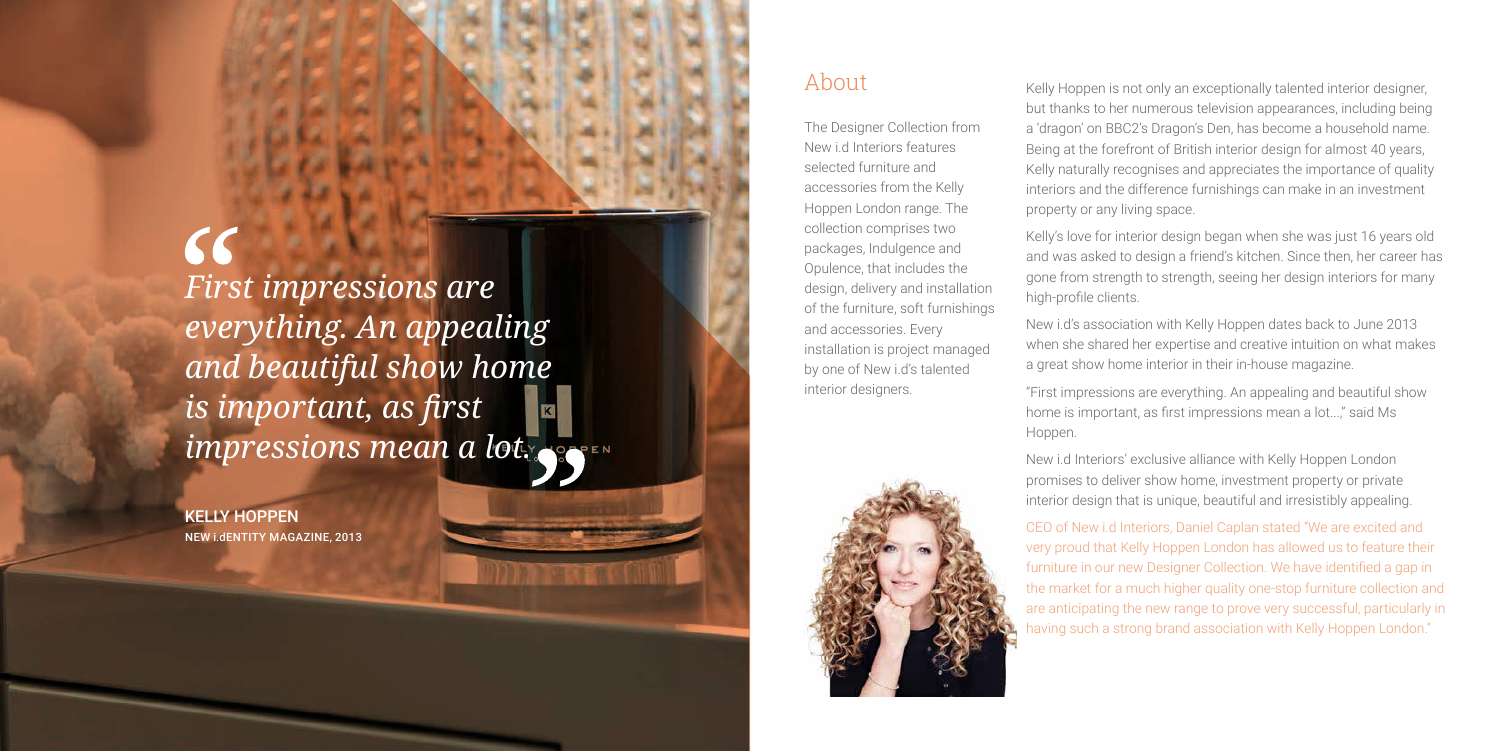





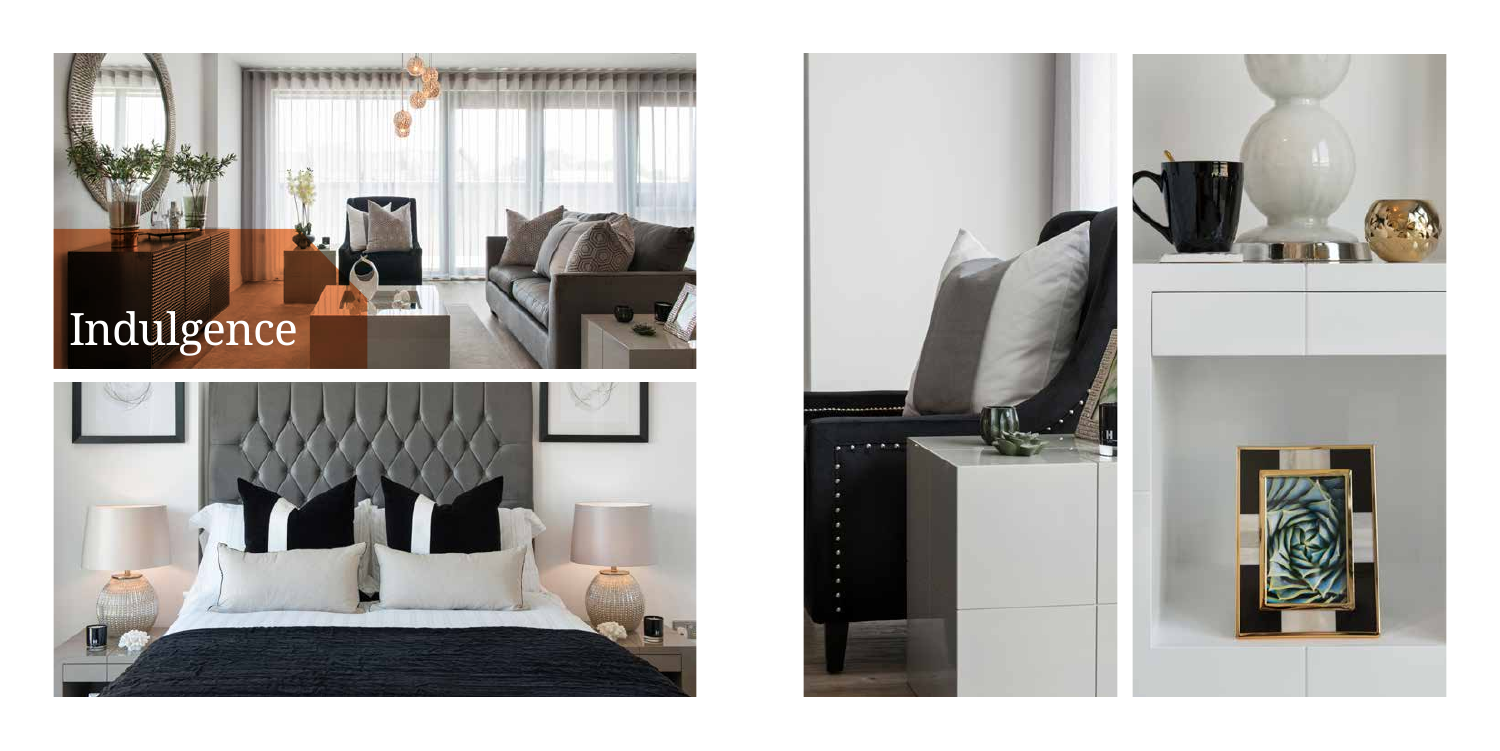### Indulgence

### Indulgence Plus

#### RECEPTION

- 1 Three Seater Sofa
- 1 Armchair
- 1 Coffee Table
- 1 Occasional Table
- 1 Dining Table
- 4 Dining Chairs
- 1 Sideboard

#### MASTER BEDROOM

1 5'0 Bed 1 Headboard 1 Upholstered Base 2 Bedside Tables

#### BEDROOM TWO

1 4ft 6 Bed 1 Headboard 1 Upholstered Base 2 Bedside Tables



#### RECEPTION

1 Three Seater Sofa 1 Armchair 4 Scatter Cushions 1 Coffee Table 1 Occasional Table 1 Table Lamp 1 Dining Table 4 Dining Chairs 1 Sideboard 1 Rug 1 Mirror 2 Prints

#### **HALLWAY**

1 Mirror

#### MASTER BEDROOM

1 5'0 bed 1 Headboard 1 Upholstered Base 2 Bedside Tables 2 Table Lamps 2 Scatter Cushions 1 Duvet 4 Pillows 1 Mattress Protector 1 Fitted Sheet 1 Duvet Cover 2 Pairs of Pillow Cases 1 Throw 1 Mirror 2 Prints

#### EN SUITE BATHROOM

2 Hand Towels 2 Bath Towels 1 Toilet Roll & Brush Holder

#### BEDROOM TWO

1 4ft 6 bed 1 Headboard

- 1 Upholstered Base
- 2 Bedside Tables
- 2 Table Lamps
- 2 Scatter Cushions
- 1 Duvet
- 4 Pillows
- 1 Mattress Protector
- 1 Fitted Sheet

#### 1 Duvet Cover 2 Pairs of Pillow Cases 1 Throw 1 Mirror 2 Prints

BATHROOM 2 Hand Towels 2 Bath Towels

1 Toilet Roll & Brush Holder

### DRESSING OUT

A selection of accessories from Kelly Hoppen London

Inventories are subject to change as the design is based on the size and layout of your property.

Prices include delivery and installation within the M25. Deliveries outside the M25 will incur a surcharge

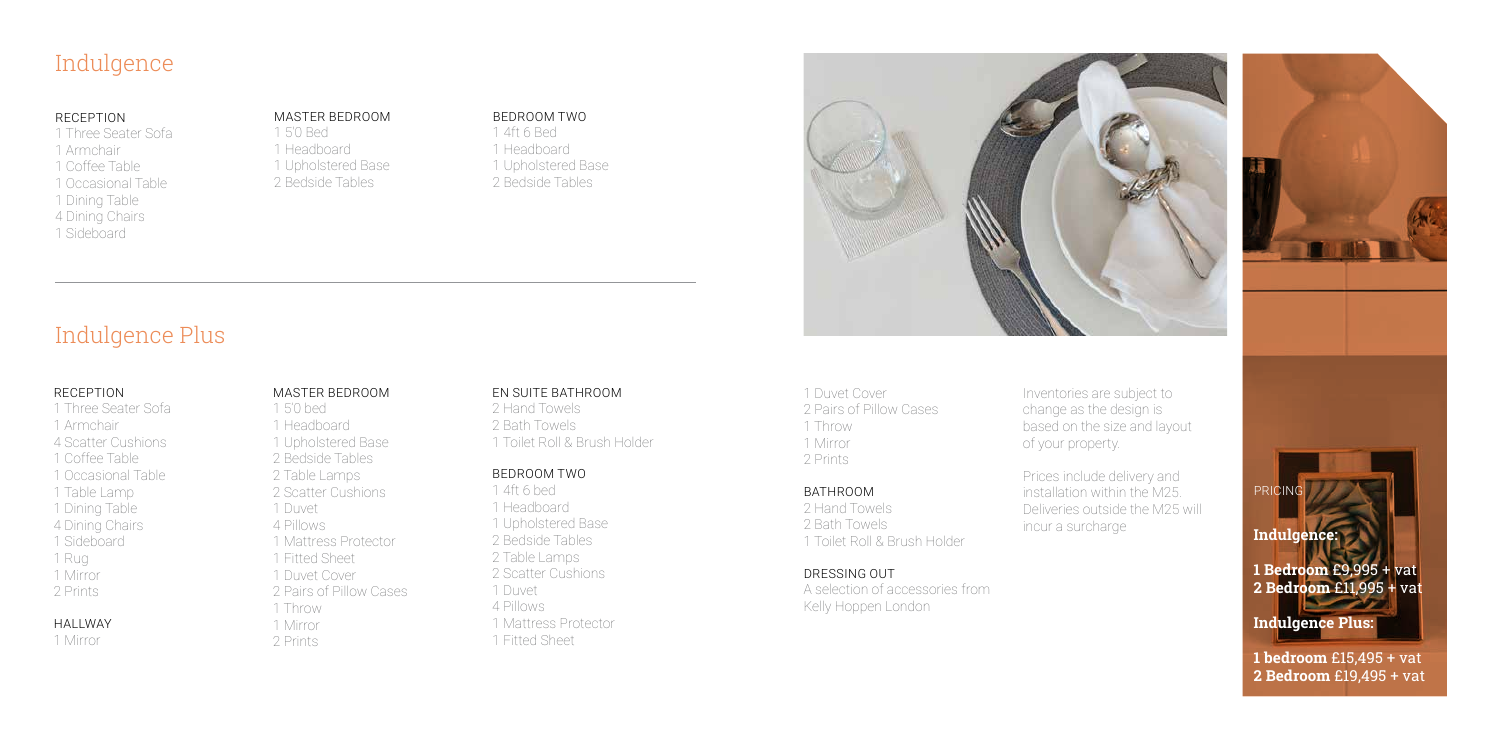*Kelly Hoppen's use of the neutral colour palette and geometry creates a sense of style and luxury that is perfect for any interior.*

Daniel Caplan CEO, New i.d Interiors



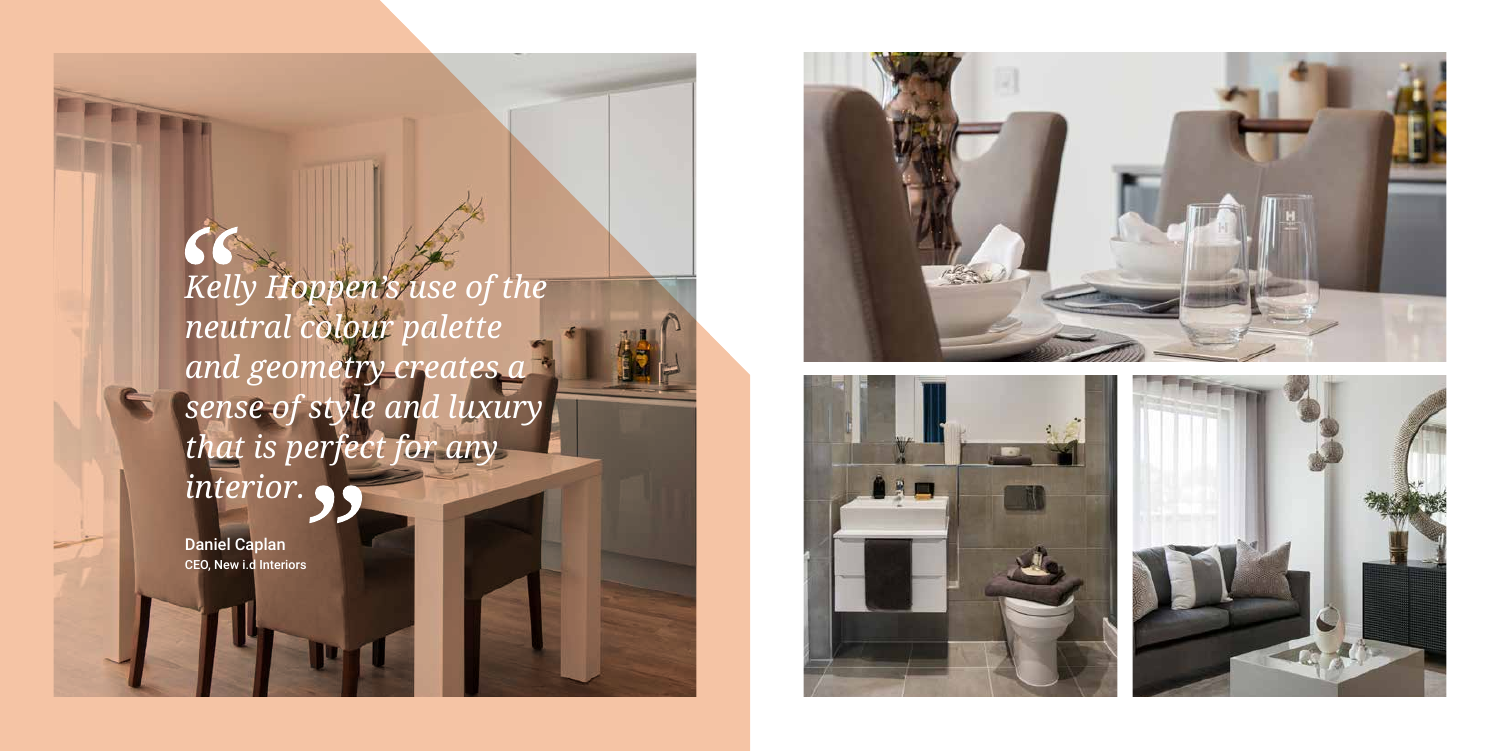

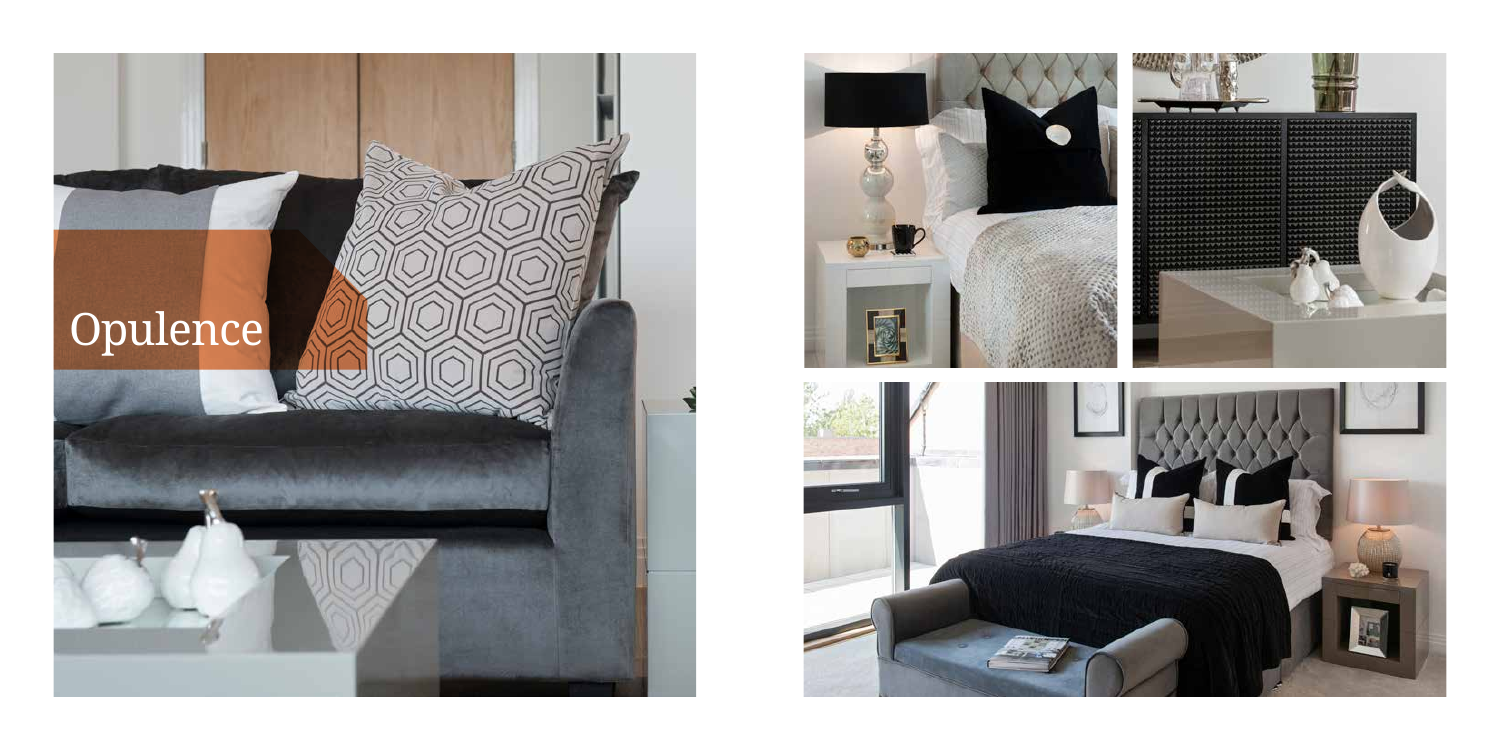### Opulence

### Opulence Plus

#### RECEPTION

- 1 Three Seater Sofa
- 1 Armchair
- 1 Coffee Table
- 1 Occasional Table
- 1 Dining Table
- 4 Dining Chairs
- 1 Sideboard

#### MASTER BEDROOM

1 5'0 Bed 1 Headboard 1 Upholstered Base 2 Bedside Tables

#### BEDROOM TWO

1 4ft 6 Bed 1 Headboard 1 Upholstered Base 2 Bedside Tables



#### RECEPTION

1 Three Seater Sofa 1 Armchair 4 Scatter Cushions 1 Coffee Table 1 Occasional Table 1 Table Lamp 1 Dining Table 4 Dining Chairs 1 Sideboard 1 Rug 1 Mirror 2 Prints

#### HALLWAY

1 Mirror

#### MASTER BEDROOM

1 5'0 bed 1 Headboard 1 Upholstered Bed Base 2 Bedside Tables 2 Table Lamps 3 Scatter Cushions 1 Duvet 4 Pillows 1 Mattress Protector 1 Fitted Sheet 1 Duvet Cover 2 Pairs of Pillow Cases 1 Throw 1 Mirror 2 Prints

#### EN SUITE BATHROOM

2 Hand Towels 2 Bath Towels 1 Toilet Roll & Brush Holder

#### BEDROOM TWO

1 4ft 6 bed 1 Headboard 1 Upholstered Base 2 Bedside Tables 2 Table Lamps 3 Scatter Cushions 1 Duvet 4 Pillows 1 Mattress Protector

1 Fitted Sheet

1 Duvet Covers 2 Pairs of Pillow Cases 1 Throw 1 Mirror 2 Prints

#### BATHROOM

2 Hand Towels 2 Bath Towels 1 Toilet Roll & Brush Holder

#### KITCHEN

1 Kitchen Pack 1 Toaster 1 Kettle 1 Iron

1 Ironing board 1 Vacuum Cleaner

#### DRESSING OUT

A selection of accessories from Kelly Hoppen London

Inventories are subject to change as the design is based on the size and layout of your property.

Prices include delivery and installation within the M25. Deliveries outside the M25 will incur a surcharge



**Opulence Plus:**

**1 Bedroom** £23,995 + vat **2 Bedroom** £28,995 + vat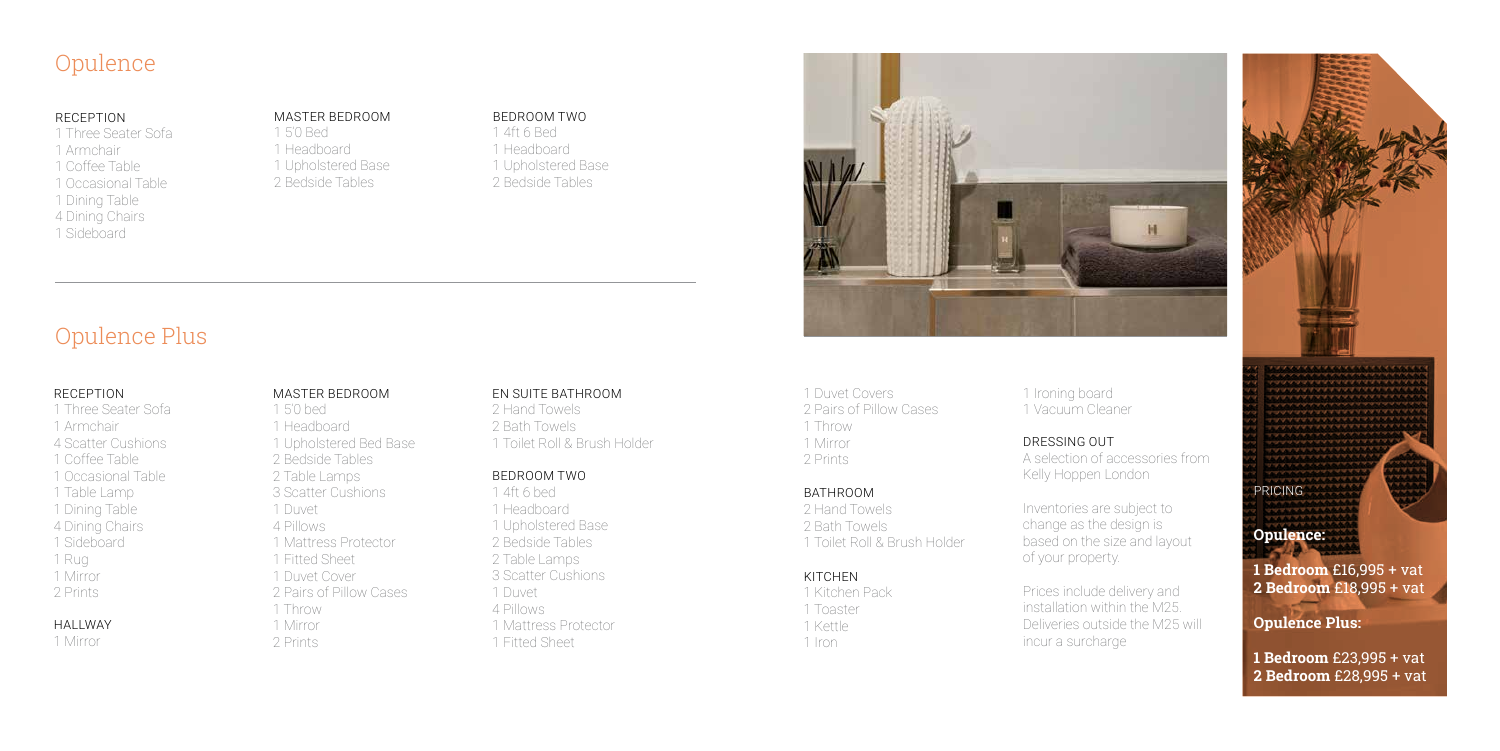New i.d Interiors have been designing and furnishing residential properties in London and throughout the UK for the last 20 years. We pride ourselves on the high level of service we deliver to our clients, which has prompted us to set out a clear customer charter.

We will:

- Be honest and open in all our communications.
- Ensure all our marketing material is clear and representative of the products on offer.
- Provide clear and simple quotations.
- Offer a 12 month warranty on all items we supply.
- Notify you of any amendments to your order.
- In the event of an item being damaged upon delivery, offer a replacement item within 14 days wherever possible.
- Ensure our fitting teams are polite, courteous and clean up after installation.
- Turn up when we arrange to.
- Respond to any communications without delay.
- Listen to you if you have any concerns.
- In the unlikely event that you wish to raise a complaint, allocate a senior member of our team who will ensure your issues are dealt with in person.

We value our customers' feedback, if you have any comments please do let us know.

### Additional Services

We also offer a range of additional services to our customers, including:

- Blinds
- Curtains
- Flooring
- Full Project Management

### Interior Design Service

Our bespoke service provides full interior design solutions for show homes, investment property and private clients. Our expert team is always on hand to discuss your requirements on 020 8200 5556 or visit www.new-id.co.uk.

### The New i.d Service Charter

## Other Furniture Collections

We offer a range of contemporary furniture collections for landlords and investors.

### Kitchen Pack

Our kitchen pack includes all the essential items to dress the kitchen area.

6 Dinner Plates 6 Side Plates 6 Soup Bowls 6 Mugs 6 Knives 6 Forks 6 Dessert Spoons 6 Tea Spoons

6 Wine Glasses 6 Tumblers 1 Salt and Pepper Mill 1 Chrome Bin 1 Corkscrew 1 Can Opener 1 Saucepan Set 1 Frying Pan

1 Kitchen Utensil Set 1 Chopping Board 1 Knife Block Set 1 Colander 1 Dish Drainer 3 Tea Towels 1 Kitchen Roll Holder